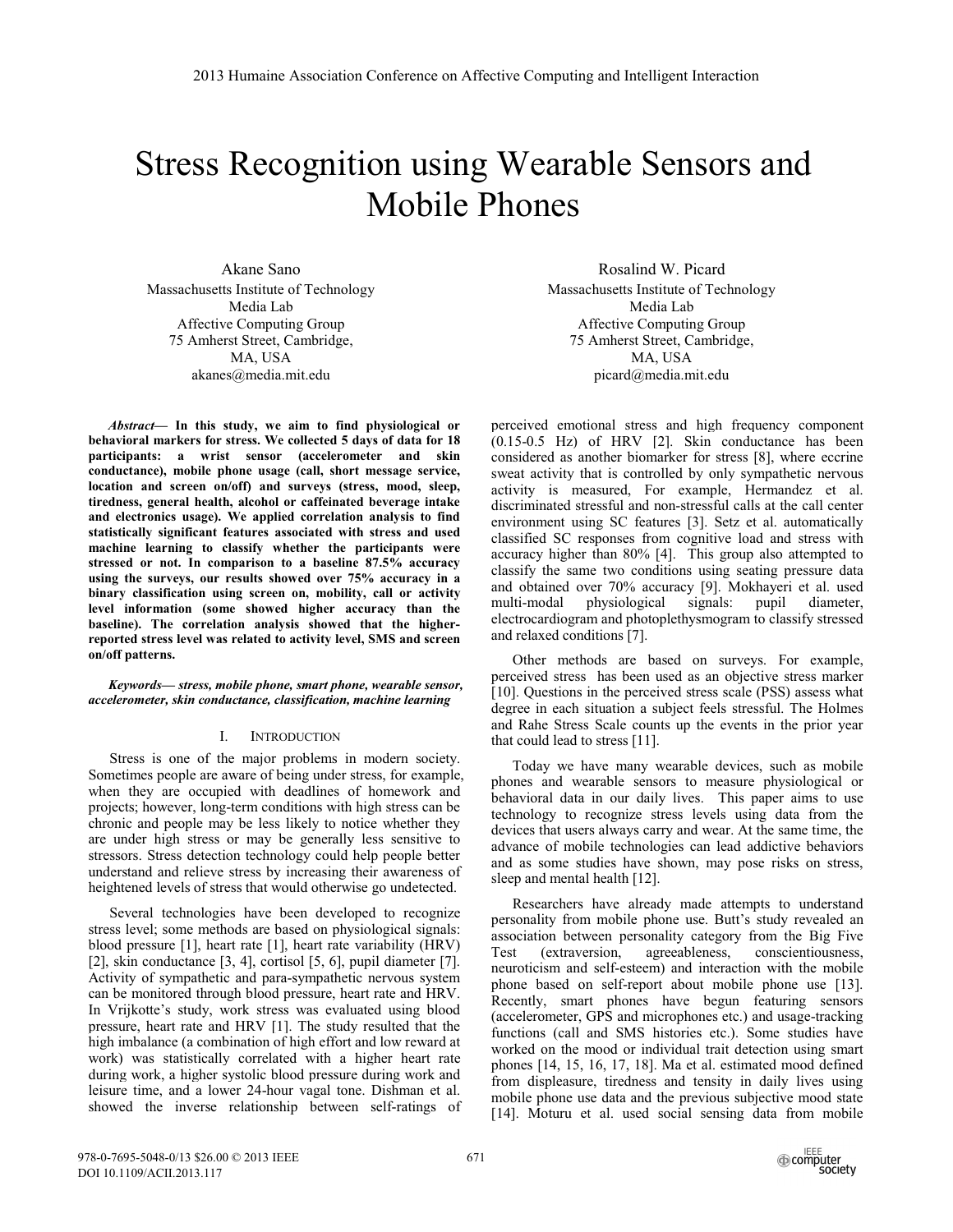phones to understand the relation among sleep, mood and sociability [15, 16]. Muaremi et al. used iphone data and wearable HRV data to classify low, moderate, and high perceived stress conditions [18].

In our study, we collected 5-day physiological and behavioral data including skin conductance which is considered as a stress measure as well as mobile phone usage data and subjective measures about general health, mood and stress from 18 subjects. We then investigated whether these data would allow us to recognize whether participants felt stressed or not. Note that this study is limited to stress that participants are able to perceive and report.

# II. EXPERIMENT PROCEDURE AND DATA COLLECTION

Eighteen healthy participants were recruited for the experiment (15 males, 3 females, average age= $28 \pm 7.8$ ).

(a) First visit to laboratory

Participants filled out three pre-surveys, were given a wrist-worn sensor to wear on their non-dominant hand, and had the system software installed on their personal mobile phone. They were shown how to operate the devices and phone application.

- (b) Pre-surveys: Perceived stress scale (PSS) [10], Pittsburgh Sleep Quality Index (PSQI) [19] and Big Five Inventory Personality Test [20] were answered.
- (c) Wearable sensor: Three-axis accelerometer data (ACC), and skin conductance (SC, a measure of sympathetic nervous system activity) were measured on the inner wrists on the non-dominant hand (Affectiva, Q-sensor, USA). The data were logged on an internal memory card with sampling rate of 8 Hz.
- (d) Mobile phone: On the android phones, call, SMS, location and screen on/off were monitored with funf [21]. In addition, surveys were filled out every morning and evening. The detail of the questions is illustrated in Table 1 and the captures of the screen were shown in Figure 1. Our custom questions were built into the system from Ginger.io (USA). All logs and participants' answers were sent to the server.

TABLE I. MOBILE PHONE QUESTIONS

| <b>Morning Survey</b>                 | <b>Evening Survey</b>              |  |
|---------------------------------------|------------------------------------|--|
| Sleep time                            | Start and end time of nap          |  |
| Wake time                             | # of cups of caffeinated beverages |  |
| Last use your computer, tablet,       | (6oz cups of coffee, soda, or      |  |
| mobile phone or TV                    | others)                            |  |
| Sleep quality                         | The time of the last cup           |  |
| General health when you woke up       | # of alcoholic drinks (6oz cups)   |  |
| Mood when you woke up                 | The time of the last drink         |  |
| Alertness when you woke up            | General health of the day          |  |
| Tiredness when you woke up            | Mood of the day                    |  |
| General stress level                  | Alertness of the day               |  |
| Things which affected sleep time last | Tiredness of the day               |  |
| night                                 | General Stress Level of the day    |  |

(e) Revisit to the lab

On the fifth day, participants returned to the laboratory and completed the post-experiment survey about their health, mood, stress etc in the past five days.

The Massachusetts Institute of Technology Committee On the Use of Humans as Experimental Subjects pre-approved this study.



Fig. 1 Examples of mobile phone survey (Left: Morning, Right: Evening, assessment was done using 0-100 scales)

## III. FEATURE EXTRACTION

The sensor and mobile phone data were analyzed as follows to extract features.

#### *A. Pre Experiment Survey*

PSS: PSS score

Sleep Survey: Regular bedtime, wakeup time, duration, PSQI score (4 features total)

Big Five Test: Openness, Conscientiousness, Extraversion, Agreeableness, Neuroticism (5 features total)

#### *B. Post Experiment Survey*

About health, stress level, life, tiredness, sleep during the 5 -day experiment (19 items total)

#### *C. Mobile Phone survey*

Morning: Mean, SD and median of the following daily features over the 5 days (30 features total)

Answer time, sleep time, wake time, sleep quality, general stress level, mood, general health, tiredness, alertness when wake up, the last use of electronics

Evening: Mean, SD and median of the following daily features over the 5 days (42 features)

Answer time, general stress level, mood, general health, tiredness, alertness of the day, the # of cups of alchoholic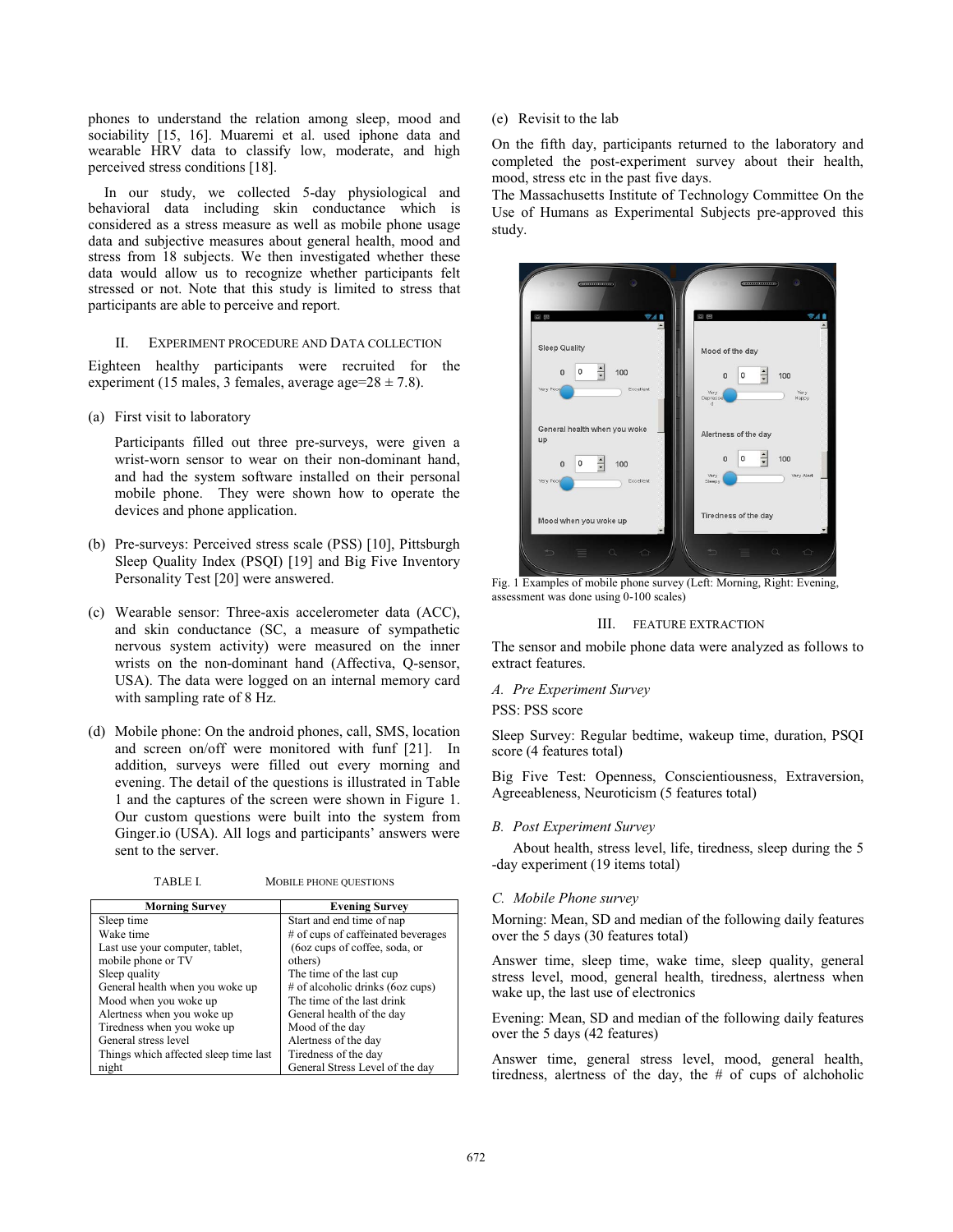drinks, the time of the last cup, the # of cups of cafeinated drinks, the time of the last cup, the times of the nap

## *D. Phone Usage*

Call: Mean, SD and median of the following daily features for 5 days (total 123 features)

Mean, SD and median of time of each call, total duration of the call, mean, SD and median of duration for calls, total # of calls, #, %, duration and duration% of incoming and outgoing calls, # of incoming calls/# of outgoing calls, # of individuals with whom a participant interacted through incoming or outgoing calls

 $\#$ , %, duration and duration % of the calls in 6am-12pm, 12pm-6pm, 6pm-9pm, 9pm-12am, and 12am-6am

total # of 6am-6pm/ total # of 6pm-6am, total duration of 6am-6pm/ total duration of 6pm-6am

SMS: Mean, SD and median of the following daily features for 5 days (total 123 features)

Mean, SD and median of time of each SMS message, total length of the call, mean, SD and median of length for SMS messages, total # of SMS messages, #, %, length and length % of received and sent, # of received /# of sent, # of individuals with whom a participant interacted through received or sent SMS

#, %, length and length % of the SMS in 6am-12pm, 12pm-6pm, 6pm-9pm, 9pm-12am, and 12am-6am

total # of 6am-6pm/ total # of 6pm-6am, total length of 6am-6pm/ total length of 6pm-6am

MOB: Mean, SD and median of the following daily features for 5 days (total 24 features)

Mean, SD and median of radius and distance

Radius: The approximate diameter of an imaginary circle encompassing the various locations that a user has traveled across on a particular day (in miles)

Distance: The approximate distance traveled by the user (by foot or bike) on a particular day as estimated from the location data (in miles)

COMM: Mean, SD and median of the following 5 daily features over 5 days (total 36 features)

Mean, SD and median of missed interactions, interaction diversity and aggregate communications

Missed interactions: The proportion of unanswered calls

Interaction diversity: The total # of individuals with whom a participant interacted through calls or SMS

Aggregate communication: The total  $#$  of calls (incoming  $+$ outgoing) and SMS messages (sent + received)

SCREEN: Mean, SD and median of the following daily features over 5 days (total 45 features)

Mean, SD and median of time of each screen on, total # of screen on,  $\#$  and  $\%$  of screen on in 6am-12pm, 12pm-6pm, 6pm-9am, 9pm-12am, and 12am-6am, total # between 6am-6pm/ total  $#$  of 6pm-6am

## *E. Sensor*



Figure 2 shows an example of the sensor data.

#### A) *SC* (70 features)

The skin conductance was processed first by low-pass filtering (cutoff frequency 0.4 Hz, 32nd order FIR filter) before computing the features. We then obtained the first derivative, and then determined where the slope exceeds a value of 0.004 Siemens per second. We detected SC "peaks" based on those that exceeded this threshold and counted the number of peaks per each 30-second epoch. The SC peaks during sleep provide an index of deeper sleep stages (SWS and NREM2) [22]. For sleep data, SC data that corresponded to non-sleep epochs were removed from the analysis before computing features related to sleep.

## During the day 35 SC features:

Mean, SD, median of SC amplitude and # of SC peaks, and % of epochs with more than one SC peak (7 features) for the whole day, 6am-12pm, 12pm-6pm, 6pm-12am and 12am-6am (5 different sets of time)

During sleep, these additional 35 SC features were computed: Mean, SD, median of SC amplitude and # of SC peaks, and % of epochs with more than one SC peak (7 features) for the whole night,  $1^{st}$ ,  $2^{nd}$ ,  $3^{rd}$  and  $4^{th}$  quarter of the night (5 different sets of time)

## B) *ACC* (70 features)

Standard zero-crossing detection, Cole's function and Webster's algorithm were applied to the accelerometer data to identify sleep and wake [23]. For both data in wakefulness and sleep, we computed the mean activity level based on the root square values of the 3-axis accelerometer, and movement index and the percentage of wakefulness computed based on Cole's function.

## During the day (35 features):

Mean, SD, median of root mean square and movement index, and % of wakefulness (7 features) for the whole day, 6am-12pm, 12pm-6pm, 6pm-12am and 12am-6am (5 different sets of time)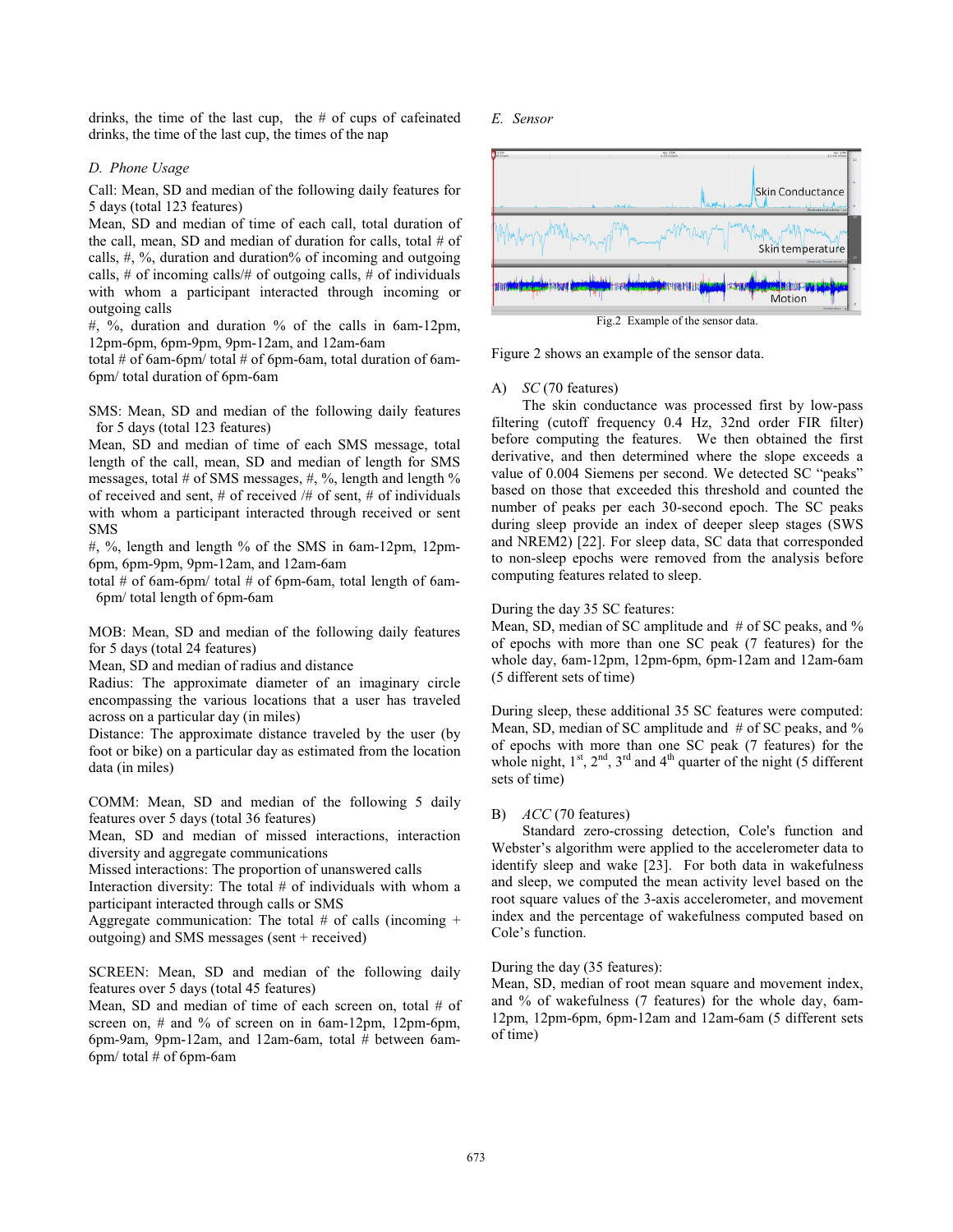During sleep, these additional 35 SC features were computed: Mean, SD, median of root mean square and movement index, and % of wakefulness (7 features) for the whole night,  $1<sup>st</sup>$ ,  $2<sup>nd</sup>$ ,  $3<sup>rd</sup>$  and  $4<sup>th</sup>$  quarter of the night (5 different sets of time)

## IV. CORRELATION ANALYSIS

We applied linear correlation analysis to the features and examined which features were significantly correlated with the self-reported perceived stress scale ratings.

# V. STRESS RECOGNITION

 We grouped the 18 participants into the following two groups: high PSS score ( $\ge$ =17) and low PSS score( $\le$ =12) (N=8, each). Two participants in the middle were omitted from the test. We applied several methods to classify the two groups.

We examined the performance of 15 sets of features:

1) sleep survey 2) Big Five 3) post survey 4) phone survey (morning) 5) phone survey (evening) 6) CALL

- 7) SMS 8) MOB 9) SC 10) ACC 11) COMM 12) SCREEN
- 13) Mobile phone usage (6-8, 11, 12), 14) Sensor (9, 10),
- 15) Mobile phone usage + sensor

We evaluated performance using six kinds of classifier:

- A) Support vector machine (SVM) with linear kernel
- B) SVM with Radial basis function (RBF) kernel
- C) k-nearest neighbors  $(k=1-4)$
- D) Principal component analysis (PCA) and SVM with linear kernal
- E) PCA and SVM with RBF kernel
- F) PCA and k-nearest neighbors  $(k=1-4)$

## Methods:

1) Applied classifier A-F to the features 1-15.

2) Applied sequential forward floating selection (SFFS) and picked the best feature among each modality and applied the A-C classifier for each best feature

3) After extracting the best/the second best/the third best features for each modality, applied A-F classifiers to the each of these sets of three features

4) After extracting the best/the second best/the third best features from each modality using SFFS (for a total of 36 features), applied exhaustive feature selection according to the *J3* measure associated with the scatter matrices.to find the best combination of the features for each modality

For each classification, we examined the accuracy using 10 fold cross validation (trained the model with 90% of the data, tested with the remaining 10% and repeated this procedure 10 times).

#### VI. RESULTS

#### *A. Correlation Analysis*

We summarized the features associated with the reported PSS stress level (Table 2).

A higher PSS score was correlated with poorer sleep habits, with specific personality characteristics: the tendency to be more critical, rude, harsh, or callous, and disorganized, undependable or negligent, and the tendency to be more nervous and worrying.

In the post survey, the questions related to stress were, as expected, significantly correlated with the stress reported on the perceived stress scale.

Phone surveys showed that poor general health when they woke up and poor mood and general health throughout the day were correlated with higher stress; however, stress level assessed by the mobile phone upon wake-up or at the end of the day was not correlated with the perceived stress level.

Participants with a higher stress scale showed a smaller variation of activity level between 6pm – 12am, smaller movement median during the  $2<sup>nd</sup>$  quarter of sleep, smaller % of sent SMSs, shorter length of sent SMSs, less "screen on" time and its variation between 6pm-9pm and earlier mean screen-on time (they typically turned on the screen earlier in the day).

| TABLE II. | SUMMARY OF CORRELATION ANALYSIS USING |
|-----------|---------------------------------------|
|           | <b>FEATURES</b>                       |

| Features significantly correlated with higher stress |                                                                                                                                                                                                                                                                              |
|------------------------------------------------------|------------------------------------------------------------------------------------------------------------------------------------------------------------------------------------------------------------------------------------------------------------------------------|
| <b>Modality</b>                                      | scale                                                                                                                                                                                                                                                                        |
| Sleep survey                                         | PSQI (poor sleep habit)                                                                                                                                                                                                                                                      |
| Big five                                             | Low Conscientiousness, Low Agreeableness,<br><b>High Neuroticism</b>                                                                                                                                                                                                         |
| Post survey                                          | Often bothered by feeling down, depressed or<br>hopeless<br>Often felt so sad or down that you had trouble<br>functioning in school or personal life<br>School/work has been stressed often<br>Poor sleep quality<br>Often felt tired, dragged out, or sleepy during the day |
| Phonesurvey<br>morning                               | Poor general health when wake up                                                                                                                                                                                                                                             |
| Phonesurvey                                          | Poor mood of the day                                                                                                                                                                                                                                                         |
| evening                                              | Poor general health of the day                                                                                                                                                                                                                                               |
| CALL                                                 |                                                                                                                                                                                                                                                                              |
| <b>SMS</b>                                           | Low % of sent SMSs among all SMSs<br>Low % of Length of sent SMSs among all SMSs                                                                                                                                                                                             |
| <b>MOB</b>                                           |                                                                                                                                                                                                                                                                              |
| SC                                                   |                                                                                                                                                                                                                                                                              |
| <b>ACC</b>                                           | Small SD of ACC level between 6pm-12am<br>Small median of ACC level during the $2nd$ quarter of<br>sleep                                                                                                                                                                     |
| <b>COMM</b>                                          |                                                                                                                                                                                                                                                                              |
| <b>SCREEN</b>                                        | Small mean of % of screen ons between 6-9pm<br>Small SD of % of screen ons between 6-9pm<br>Small Mean of % of screen ons between 9pm-12am<br>Small Mean of screen On time                                                                                                   |

*B. Classification* 

1) *Method 1* 

The classification results (features  $1-15 +$  classification A-F) are shown in Figure 3.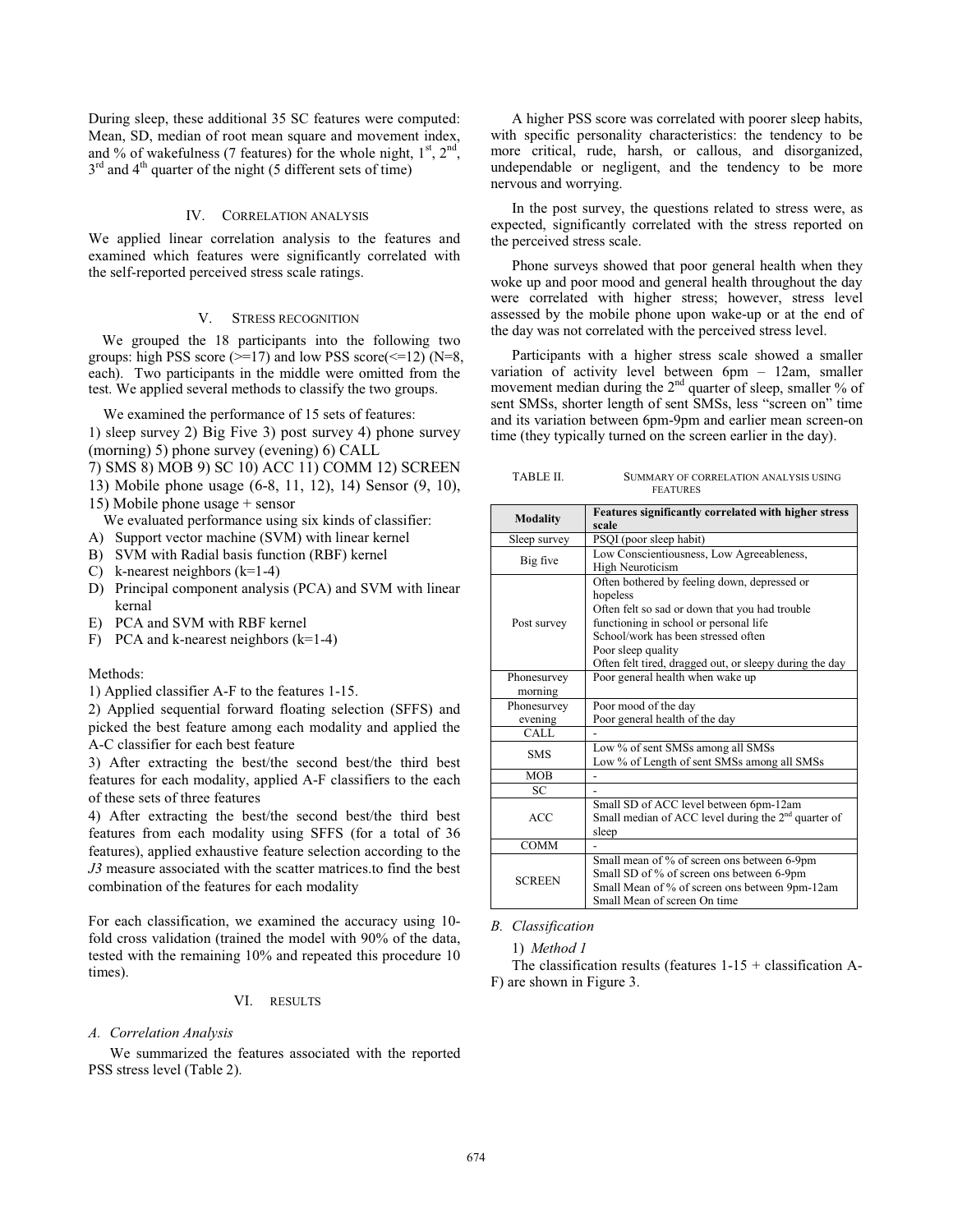

(features 1-15 + classification A-E)

The post survey, which acts as a baseline, showed the highest 87.5% accuracy as well as sensor, followed by Big Five, evening phone survey and CALL (81.25 %).

## 2) *Method 2*

The best feature for each modality is summarized in Table 3. Classification accuracy using each best feature is shown in Figure 4. Post survey, mobile phone + sensor (SC+ACC) and mobile phone usage showed 87.5% accuracy, followed by big five test and evening phone survey (81.3%) and MOB and SCREEN (75%).

TABLE III. SUMMARY OF FEATURES SELECTED WITH SFFS

| <b>Modality</b>        | <b>Best feature</b>                            |
|------------------------|------------------------------------------------|
| Sleep survey           | <b>PSOI</b>                                    |
| Big Five               | Neuroticism                                    |
| Post survey            | Often felt so sad or down that you had trouble |
|                        | functioning in school or personal life         |
| Phone survey (morning) | Median of general health when wake up          |
| Phone survey (evening) | SD of answer time                              |
| CALL                   | Mean duration of calls between 9pm-12am        |
| <b>SMS</b>             | SD of % of SMSs between 9pm-12am               |
| <b>MOB</b>             | Mean of SD of mobility radius                  |
| SC                     | Median of day SC peaks during day              |
| <b>ACC</b>             | Median of movement between 12pm-6pm            |
| <b>COMM</b>            | SD of total missed transactions                |
| <b>SCREEN</b>          | SD of % of screen ons between 6-9pm            |



Fig. 4 Classification results using selected best features



Fig.5 Classification results using selected best 1-3 features

Figure 5 shows the classification accuracies for the best 1, 2 and 3 features for each modality from SFFS and clasification A-F. Selection of the best 2 and 3 showed 100% and the best 1 feature for each modality showed 93.8% accurate stress classification.

4) *Method 4*  After SFFS and exhaustive search, we found

 $\bullet$  Often felt so sad or down that you're having trouble functioning in school or personal life

is the best feature (87.5%) in the classification. Also, we computed accuracy for each feature from SFFS. the following list of features.

| TABLE IV. |                               | SUMMARY OF FEATURES SELECTED WITH METHOD 4              |
|-----------|-------------------------------|---------------------------------------------------------|
|           | Accuracy<br>$\left[\%\right]$ | Feature                                                 |
|           |                               | Often felt so sad or down that you had trouble          |
|           | 87.5                          | functioning in school or personal life                  |
|           |                               | Often felt tired, dragged out, or sleepy during the day |
|           | 81.3                          | Conscientiousness                                       |
|           |                               | Agreeableness                                           |
|           |                               | Neuroticism                                             |
|           |                               | SD of answer time (Evening)                             |
|           |                               | Mean of SD of mobility radius                           |
|           | 75.0                          | Mean of total mobility radius                           |
|           |                               | SD of % of screen ons between 6-9pm                     |

Two questions in the post survey showed the highest 87.5%, followed by traits from Big Five test, mean and SD of mobility radius and SD of screen on between 6-9pm.

In method 1 to 4, most of the contribution in stress recognition derived from mobile phone usage data. The results suggest that variation in phone usage (SMS or screen on), magnitude or variation in mobility and movement during day and sleep are related to stress level. This might be because internal stress level could change behavior patterns and interaction with others. The questions in the post experiment survey and Big Five test showed higher contribution; however,